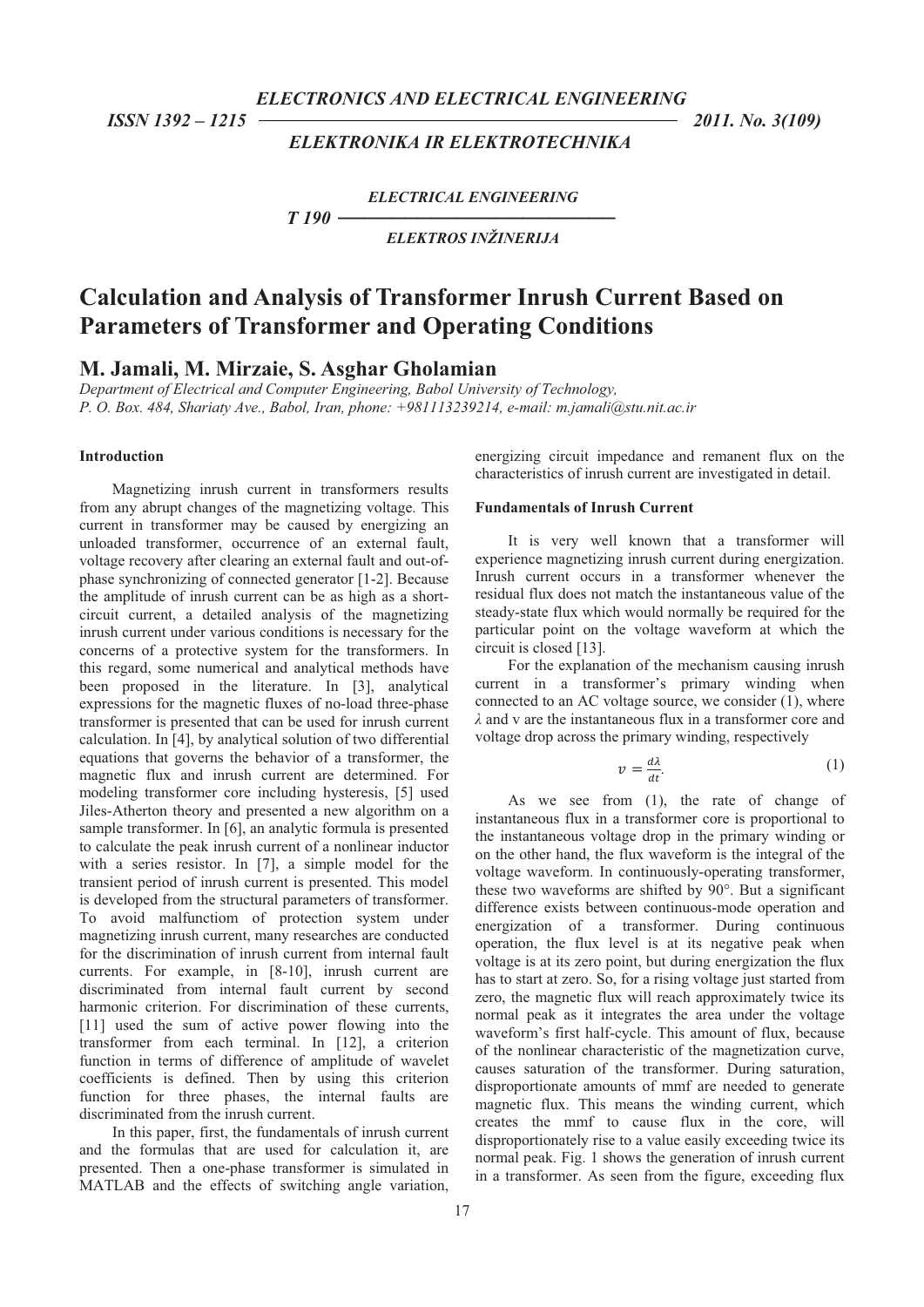from the knee point, results in large magnetizing current that in some circumstances can be ten times of the rated current in a transformer.



**Fig. 1.** Generation of inrush current in a transformer

The general equation that gives the amplitude of inrush current as a function of time can be expressed as (2):

$$
i(t) = \frac{\sqrt{2}v_m}{z_t} * K_w * K_s * \left(sin(\omega t - \varphi) - e^{\frac{-(t - t_0)}{\tau}} . sin \alpha \right), \quad (2)
$$

where  $V_m$  – maximum applied voltage;  $Z_t$  – total impedance under inrush, including system;  $\varphi$  – energization angle;  $t$  – time;  $t_0$  – point at which core saturates;  $\tau$  – time constant of transformer winding under inrush conditions;  $\alpha$  – function of  $t_0$ ;  $K_w$  – accounts for 3 phase winding connection;  $K_s$  – accounts for short-circuit power of network.

For the purpose of designing a protective system for transformer, the peak value of inrush current is an important factor. In these cases, a simplified equation can be used to calculate the peak value of the first cycle of the inrush current. This equation is as follow

$$
i_{peak} = \frac{\sqrt{2} V_m}{\sqrt{(\omega L)^2 + R^2}} \left(\frac{2. B_N + B_R - B_S}{B_N}\right),
$$
 (3)

where  $V_m$  – maximum applied voltage;  $L$  – air core inductance of the transformer;  $R$  – total dc resistance of the transformer;  $B_N$  – normal rated flux density of the transformer core;  $B_R$  – remanent flux density of the transformer core;  $B_S$  – saturation flux density of the core material.

As seen from the equations (2) and (3), the value of inrush current is dependent to the parameters of transformer and operating conditions. So a detailed analysis for finding the relations between the inrush current characteristics and these factors are needed.

# **Simulation results**

When a transformer is energized under no load or lightly loaded conditions, inrush current may flow in the primary circuit. In this situation, the equivalent circuit of transformer can be shown as Fig. 2 where  $R_s$ ,  $L_s$ ,  $R_p$ ,  $L_m$ and  $R_t$  are series resistance, series inductance, core losses resistance, magnetizing inductance and source resistance respectively.

In order to investigate the effects of some parameters of transformer or network on the inrush current of a typical transformer, a 120 VA, 60 Hz, (220/120) V transformer

with those parameters are presented in [4], is selected. The parameters of the equivalent circuit of this transformer referred to the 220V winding are shown in Table 1.



**Fig. 2.** Equivalent circuit of the transformer under no load

**Table 1.** Parameters of the simulated transformer

| <b>Parameter</b> |  |  |  |
|------------------|--|--|--|
|                  |  |  |  |

Also, the magnetization curve of the transformer is given in (4) where i and  $\lambda$  are magnetizing current and flux respectively

$$
i(\lambda) = (63.084 \times 10^{-3}) \sinh(2.43\lambda). \tag{4}
$$

It should be noted that equations (5)-(8) are used to calculate the fundamental and second harmonic components of inrush current, where *N, T* and *f* are number of samples in each cycle, period and frequency of the power system, respectively. Also, m indicates fundamental and second components with the numbers 1 and 2, respectively. The sampling rate of 30 kHz has been used in this paper:

$$
a_m = \sum_{n=1}^{N} \frac{2}{T} \left( \int_{t_n}^{t_{n+1}} i_n \cdot \cos(m, 2\pi f, x) \, dx, \right) \tag{5}
$$

$$
b_m = \sum_{n=1}^{N} \frac{2}{T} \left( \int_{t_n}^{t_{n+1}} i_n \sin(m, 2\pi f, x) \, dx \right), \tag{6}
$$

$$
c_m = \sqrt{a_m^2 + b_m^2},
$$
 (7)

%2ndHarmonic = 
$$
\frac{c_2}{c_1} \times 100.
$$
 (8)

#### **Effects of switching angle**

In this section, the effect of switching angle variation on the characteristics of inrush current has been investigated. The remanent flux  $(B_r)$  for all switching angles is 0.826 Wb-coil. Also the source resistance has been considered to zero. Fig. 3 shows the effect of different switching angles  $(\theta)$  on the amplitude of inrush current. As seen from the figure, the highest amplitude of inrush current is at  $0^{\circ}$  that is 5.52A. Also, it can be seen, increasing of the switching angle will decrease the amplitude of inrush current.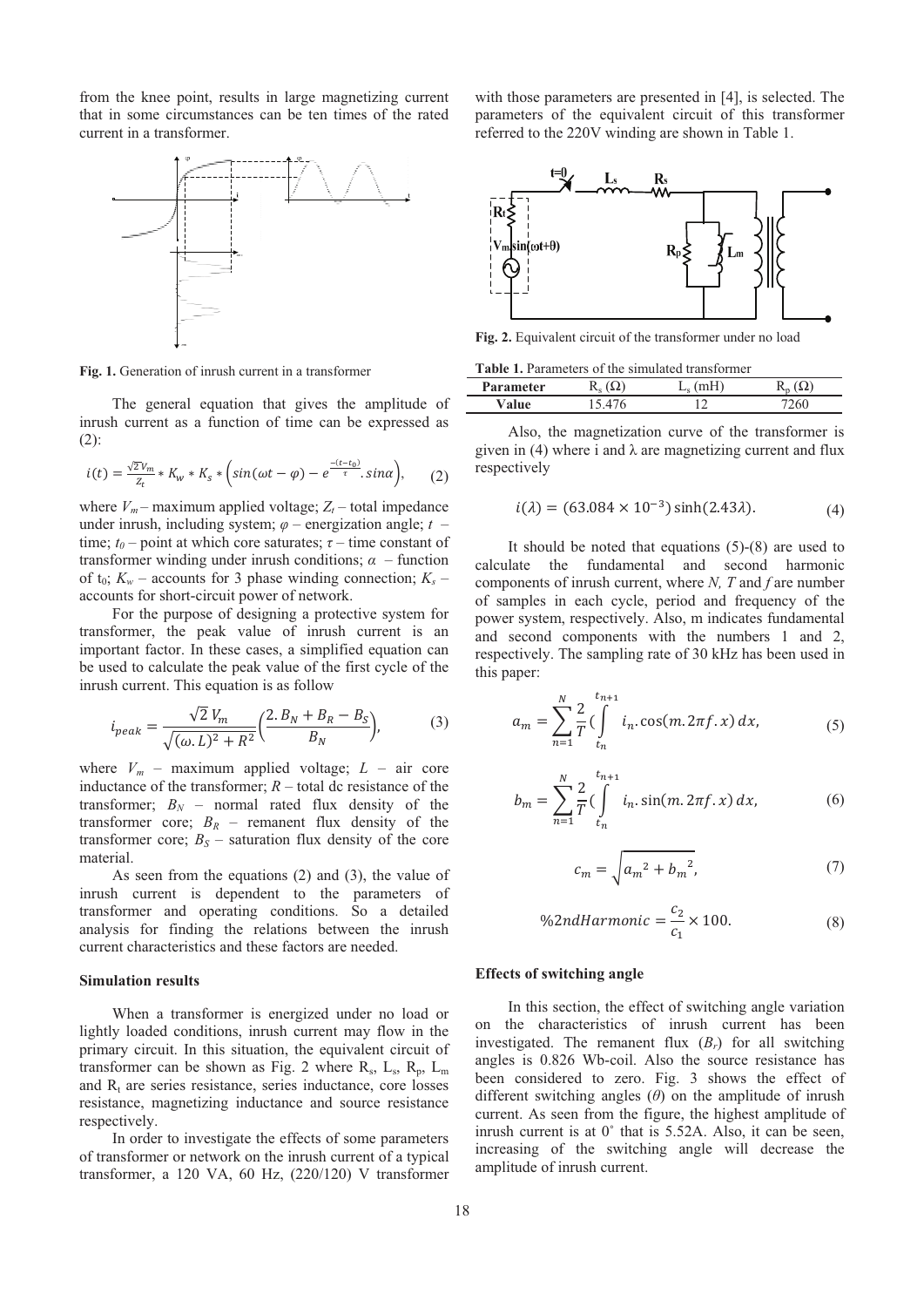

**Fig. 3.** Effect of switching angle variation on the amplitude of inrush current

The second harmonic content of inrush current is shown in Fig. 4. As seen from this figure, increasing of the switching angle causes to a decrease in the percentage second harmonic.



**Fig. 4.** Effect of switching angles in the percentage second harmonic

It should be noted that, although, the highest amplitude of the inrush current appears in the first cycle and then decays, but the highest percentage second harmonic does not necessarily appear in the first cycle. For instance as seen from Fig. 3 and Fig. 4, at  $\theta=90^\circ$ , both amplitude and percentage second harmonic have been decreased with increasing cycle, but at  $\theta=0^{\circ}$ , although the amplitude of inrush current have been decreased, but second harmonic firstly increased and then decreased. This is important when using second harmonic content to restrain the relay operation during magnetizing inrush conditions.

# **Effects of source resistance**

In this case, the switching angle  $(\theta)$  is  $0^\circ$ . Also, the remanent flux  $(B_r)$  is the same as the previous section. The effects of source resistance have been considered by increasing  $R_t$ . Fig. 5 shows the effect of source resistance on the amplitude of inrush current. As seen from figure, increasing source resistance will decrease the amplitude of inrush current. Also, it causes faster decay in the amplitude of inrush current. Therefore, it can be said that transformers located closer to the generating plants display higher amount of inrush currents lasting much longer than transformer installed electrically away from generator.



**Fig. 5.** Effect of source resistance on the amplitude of inrush current

The effect of source resistance in the percentage of second harmonic has been shown in Fig. 6. The results show that the amount of percentage of second harmonic will be decreased by increasing the source resistance.



**Fig. 6.** Effect of source resistance in the percentage second harmonic

# **Effects of the remanent flux**

The effect of remanent flux on the first cycle peak current at different switching angles is shown in Fig. 7. As seen from figure, the first cycle peak current has large change when the remanent flux varies. Also the results indicate that switching at  $\theta=90^\circ$  or  $B_r=0$  may not necessarily reduce the magnitude of inrush current. So, for reducing inrush current, an appropriate switching angle by considering remanent flux must be selected.

#### **Conclusions**

In this paper, the effects of some parameters on the characteristics of inrush current are investigated in MATLAB Simulink.